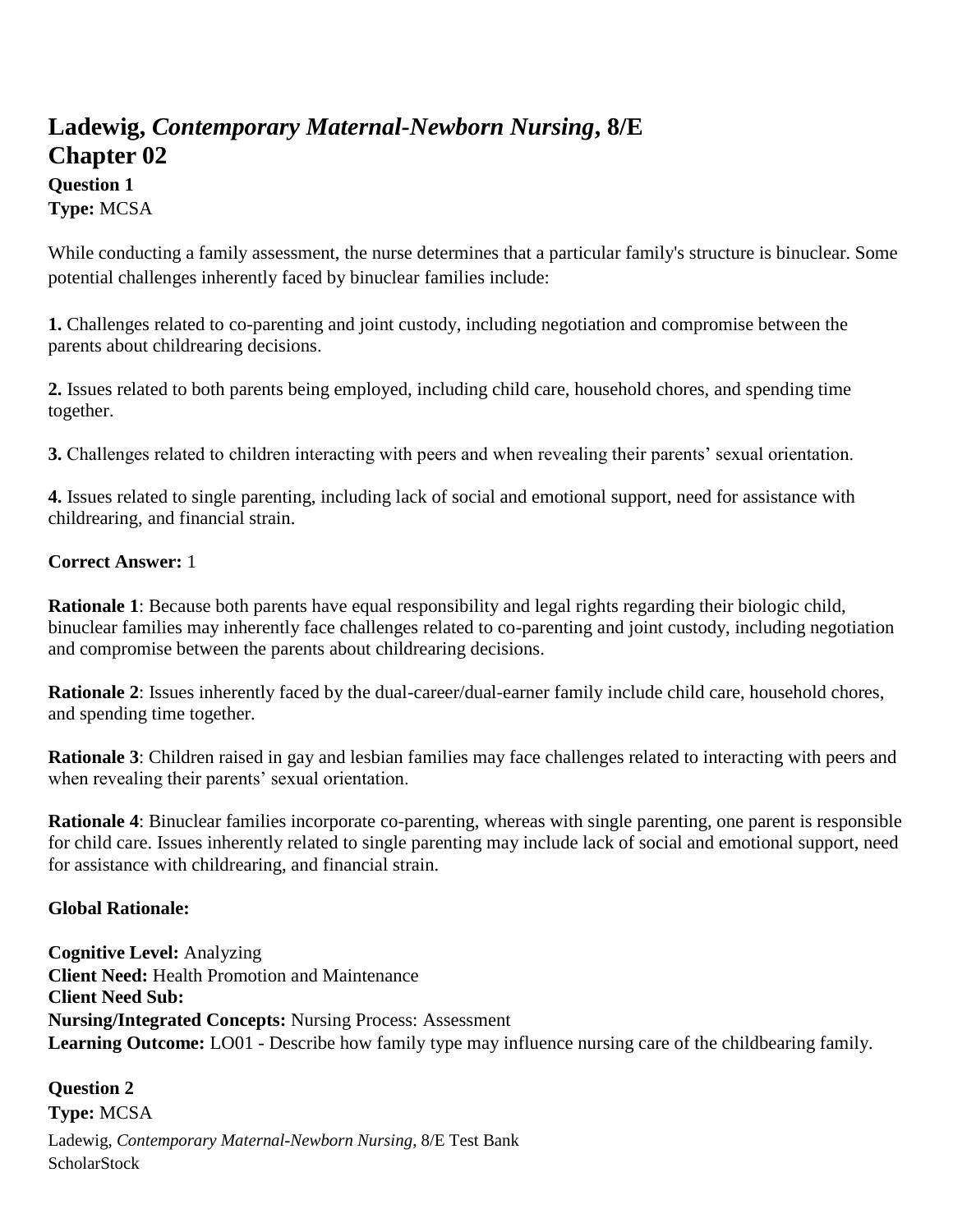The nurse is preparing a community presentation on family development. Which of the following statements should the nurse include?

**1.** The youngest child's age determines the family's current stage.

**2.** A family does not experience overlapping of stages.

- **3.** Family development ends when the youngest child leaves home.
- **4.** The stages describe the family's progression over time.

# **Correct Answer:** 4

**Rationale 1**: The oldest child's age is the marker for which stage the family is in, except for the two last stages, which occur after the children have left home.

**Rationale 2**: Families with more than one child can experience multiple stages simultaneously.

**Rationale 3**: Families with more than one child can experience multiple stages simultaneously.

**Rationale 4**: Family development stages describe the changes and adaptations that a family goes through over time as children are added to the family.

# **Global Rationale:**

**Cognitive Level:** Applying **Client Need:** Health Promotion and Maintenance **Client Need Sub: Nursing/Integrated Concepts:** Nursing Process: Assessment **Learning Outcome:** LO02 - Explain the changes that a childbearing family will undergo based on the developmental tasks to be completed.

**Question 3 Type:** MCSA

The nurse is preparing to assess the development of a family new to the clinic. The nurse understands that the primary use of a family assessment tool is to:

**1.** Obtain a comprehensive medical history of family members.

- **2.** Determine which clinic the patient should be referred to.
- **3.** Predict how a family will likely change with the addition of children.
- **4.** Understand the physical, emotional, and spiritual needs of members.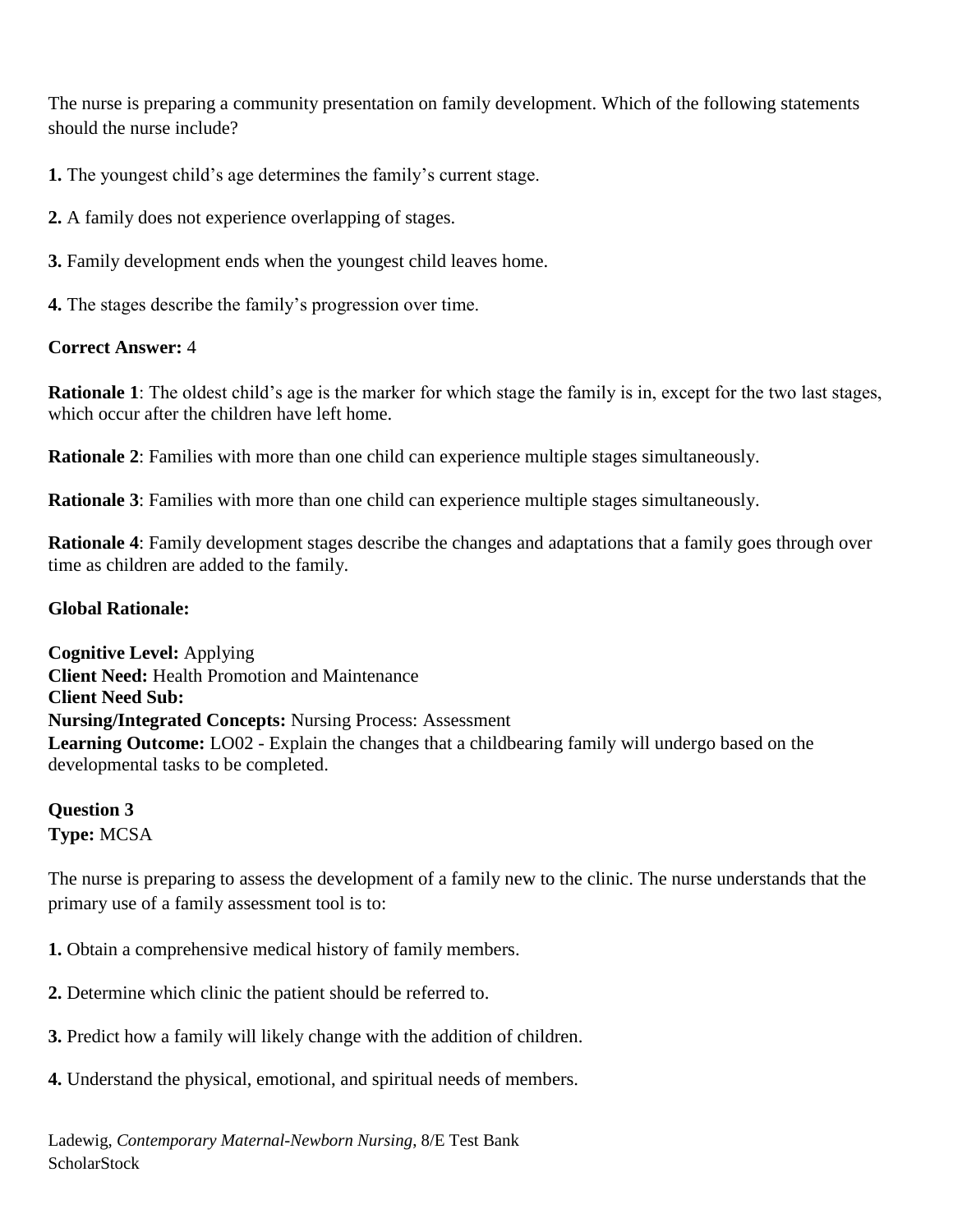## **Correct Answer:** 4

**Rationale 1**: The focus of a family assessment is the family as one entity. Health of the family is one area that is explored using a family assessment tool.

**Rationale 2:** The family assessment tool facilitates understanding of the physical, emotional, and spiritual needs of members. Although referrals might take place as a result of the family assessment findings, understanding of the family is the primary reason the tool is used.

**Rationale 3**: The family assessment tool facilitates understanding of the physical, emotional, and spiritual needs of members. Family development models help predict how a family will likely change with the addition of children.

**Rationale 4**: This is the main reason for using a family assessment tool.

### **Global Rationale:**

**Cognitive Level:** Applying **Client Need:** Health Promotion and Maintenance **Client Need Sub: Nursing/Integrated Concepts:** Nursing Process: Assessment **Learning Outcome:** LO03 - Identify information that would be useful to collect when performing a family assessment.

**Question 4**

**Type:** MCSA

The registered nurse is caring for a pregnant Muslim patient who is anticipating delivery within the next few days. The nurse asks if she and her husband have chosen a name for their baby. The patient quietly shakes her head, "no." Based upon the patient's response, the nurse understands that:

**1.** The patient is not happily anticipating the arrival of her baby.

**2.** Cultural beliefs may require the couple to choose the baby's name following the birth.

**3.** The patient does not speak English.

**4.** Cultural beliefs may require that the baby's name be kept secret until after the delivery.

### **Correct Answer:** 2

**Rationale 1**: There is no evidence to support that the patient is not happily anticipating her baby's arrival.

**Rationale 2:** In the Muslim culture, it is common to avoid naming the baby until after the baby is born.

**Rationale 3**: The patient has been conversing with the nurse; no prior interaction suggested a language barrier.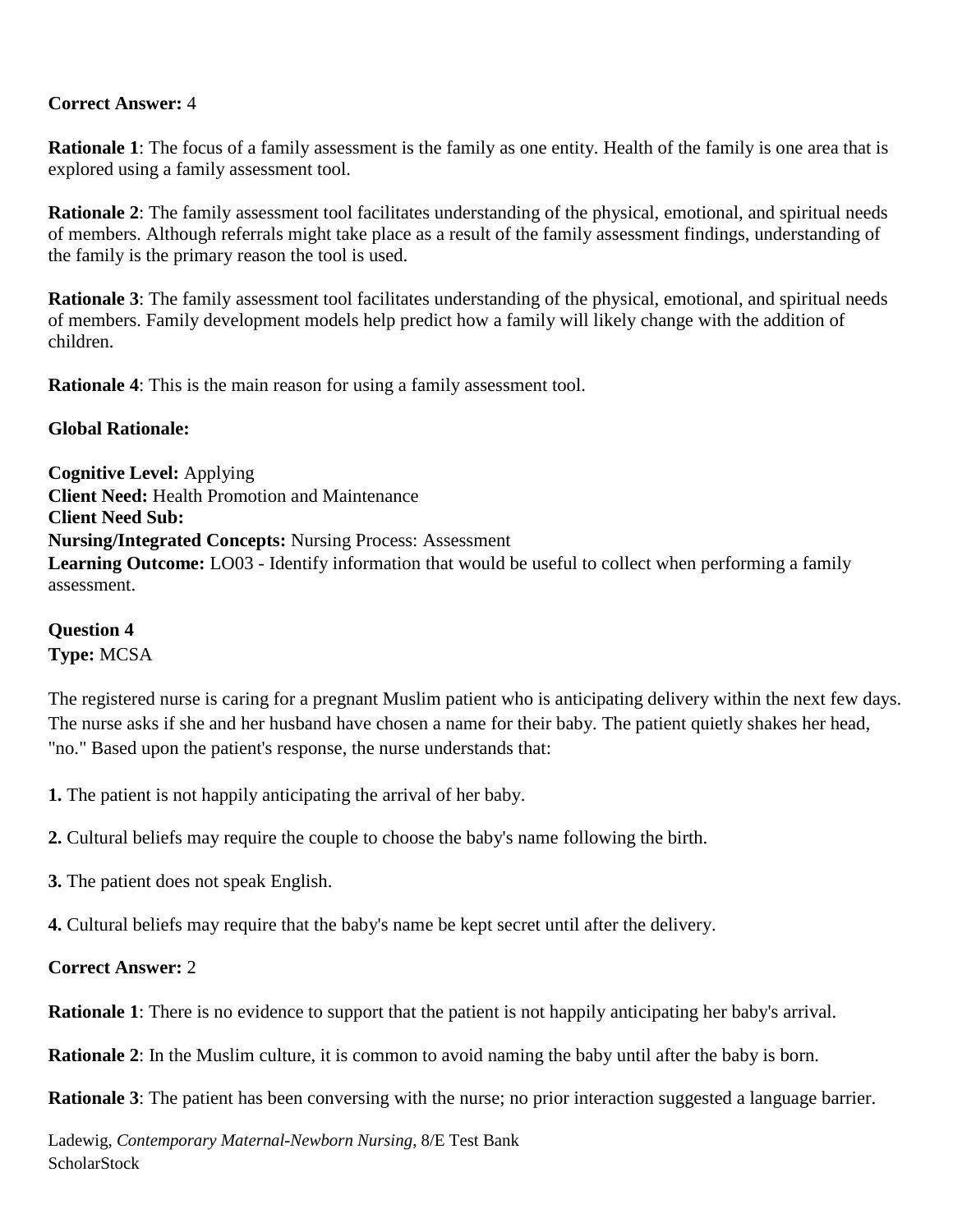**Rationale 4**: Rather than keeping the baby's name secret, in the Muslim culture, it is common to avoid naming the baby until the baby is born.

## **Global Rationale:**

**Cognitive Level:** Analyzing **Client Need:** Health Promotion and Maintenance **Client Need Sub: Nursing/Integrated Concepts:** Nursing Process: Diagnosis **Learning Outcome:** LO04 - Integrate the prevalent cultural norms that affect childbearing and childrearing when providing care to that family.

#### **Question 5 Type:** MCSA

A woman of Korean descent has just given birth to a son. Her partner wishes to give her sips of hot broth from a thermos he brought from home. The patient has refused your offer of ice chips or other cold drinks. The nurse should:

**1.** Explain to the patient that she can have the broth if she will also drink cold water or juice.

**2.** Encourage the partner to feed the patient sips of broth. Ask if the patient would like you to bring her some warm water to drink as well.

**3.** Explain to the couple that food can't be brought from home but that the nurse will make hot broth for the patient.

**4.** Encourage the patient to have the broth after the nurse takes it to the kitchen and boils it first.

### **Correct Answer:**

**Rationale 1**: Explaining to the patient that she can have broth if she will drink cold water or juice first does not show cultural sensitivity and does not respect the patient's beliefs.

**Rationale 2**: Encouraging the partner to feed the patient sips of broth and asking if the patient would like you to bring her some warm water to drink as well is an approach that shows cultural sensitivity. The equilibrium model of health, based on the concept of balance between light and dark, heat and cold, is the foundation for this belief and practice.

**Rationale 3**: Explaining to the couple that the hospital does not allow food brought from home but that you will make hot broth for them is an incorrect response.

**Rationale 4**: Encouraging the patient to have broth after you take it the kitchen and boil it first is an incorrect response because boiling first would make the broth too hot to drink.

# **Global Rationale:**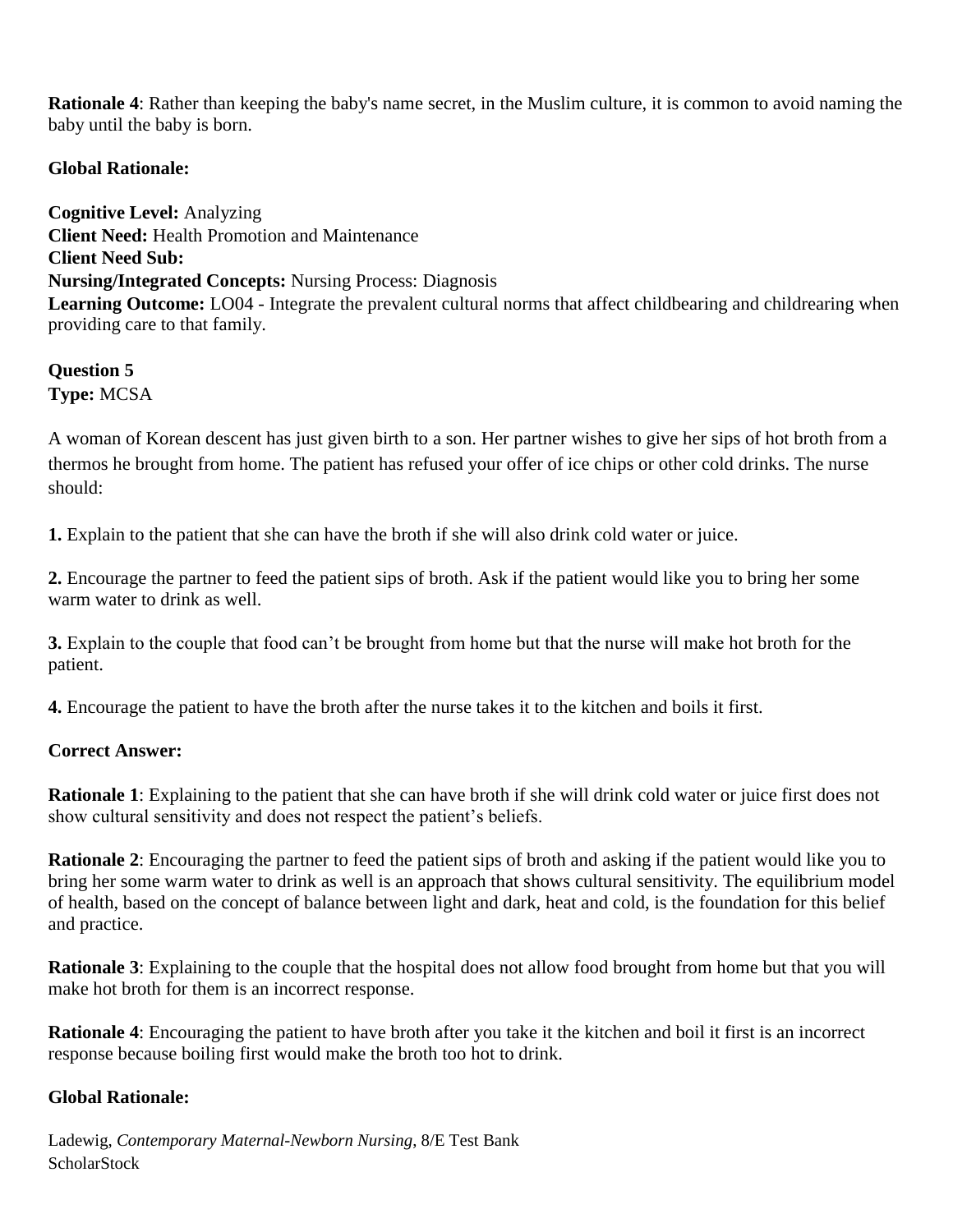**Cognitive Level:** Applying **Client Need:** Health Promotion and Maintenance **Client Need Sub: Nursing/Integrated Concepts:** Nursing Process: Implementation Learning Outcome: LO04 - Integrate the prevalent cultural norms that affect childbearing and childrearing when providing care to that family.

# **Question 6 Type:** MCSA

The nurse works in a facility that cares for patients from a broad range of racial, ethnic, cultural, and religious backgrounds. Which statement should the nurse include in a presentation for nurses new to the facility on the patient population of the facility?

**1.** "Our patients come from a broad range of backgrounds, but we have a good interpreter service."

**2.** "Many of our patients come from backgrounds different from your own, but it doesn't cause problems for the nurses."

**3.** "Because most of the doctors are bilingual, we don't have to deal with the differences in cultural backgrounds of our patients."

**4.** "Understanding the common values and health practices of our diverse patients will facilitate better care and health outcomes."

# **Correct Answer:** 4

**Rationale 1**: The role of a foreign language interpreter is to facilitate communication. The interpreter might or might not be able to interpret the cultural practices of patients. An example is a Spanish interpreter: The interpreter might be from Spain but interprets language for patients from Guatemala and Nicaragua, countries about which the interpreter might know virtually nothing.

**Rationale 2**: Racial, ethnic, cultural, and religious backgrounds of patients have significant implications for how they perceive health, illness, and health care. It is important for nurses to understand the backgrounds of the patient population that attend that facility.

**Rationale 3**: Bilingual physicians, like all physicians, have very busy schedules and often do not understand nursing care. It is the responsibility of the nurse to become familiar with the backgrounds of the patient population.

**Rationale 4**: Because of the implications for care based on cultural background, it is important for nurses to understand the backgrounds of the patient population that attend the facility.

### **Global Rationale:**

Ladewig, *Contemporary Maternal-Newborn Nursing*, 8/E Test Bank **ScholarStock Cognitive Level:** Analyzing **Client Need:** Health Promotion and Maintenance **Client Need Sub:**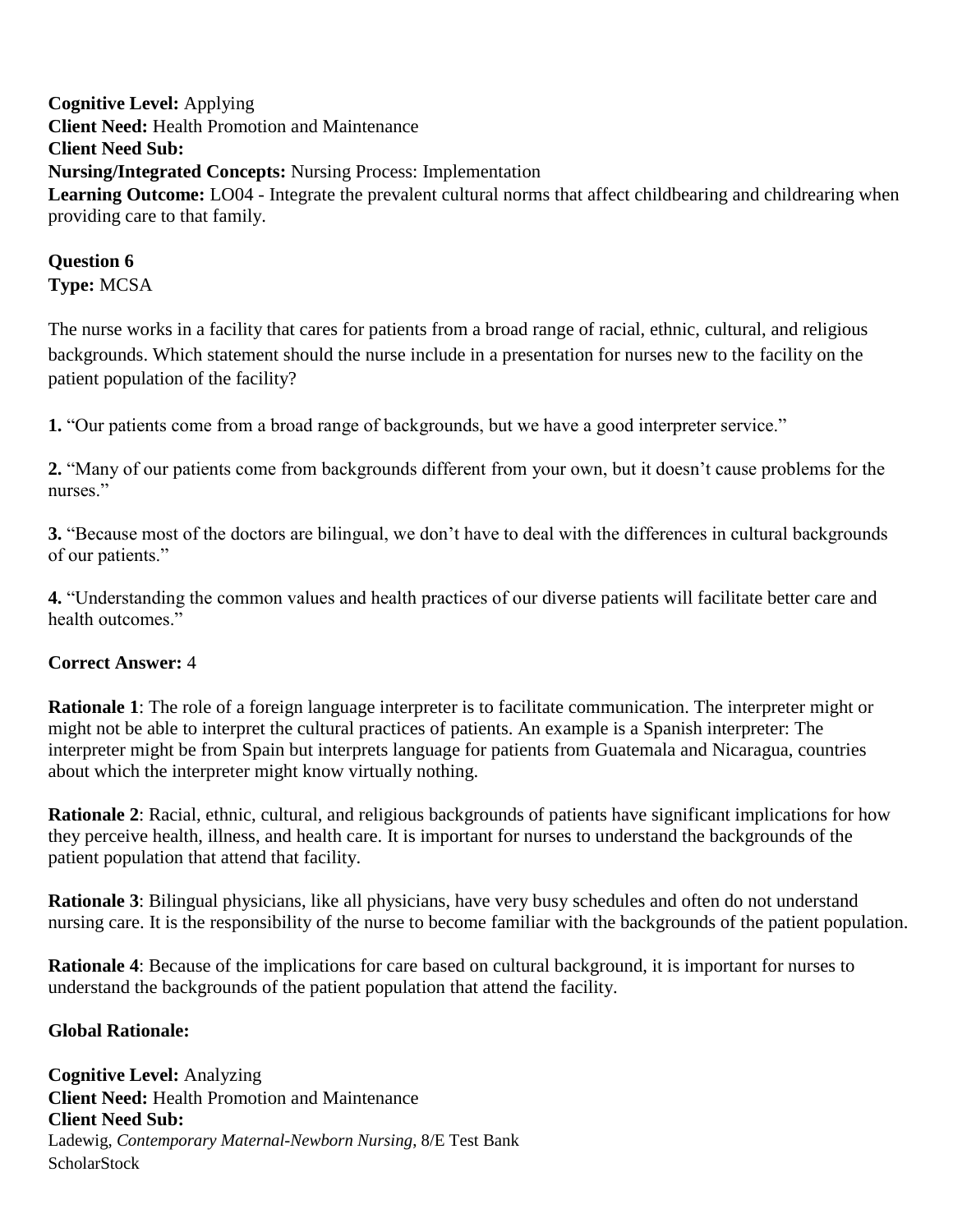# **Nursing/Integrated Concepts:** Nursing Process: Planning

**Learning Outcome:** LO05 - Explain the importance of cultural competency in providing nursing care to the childbearing family.

**Question 7 Type:** MCSA

The nurse manager in a hospital with a large immigrant population is planning an in-service. The nurse manager is aware of how ethnocentrism affects nursing care. Which statement should the nurse manager include? "The belief that one's own values and beliefs are the only or the best values:

**1.** "Means that newcomers to the United States should adopt U.S. norms and values."

**2.** "Can create barriers to communication through misunderstanding."

**3.** "Leads to an expectation that patients will exhibit pain the same way."

**4.** "Improves the quality of care provided to culturally diverse patient bases."

### **Correct Answer:** 2

**Rationale 1**: Although acculturation involves adoption of some of the majority culture's practices and beliefs, each cultural group will continue to hold and express its own set of values and beliefs.

**Rationale 2**: Ethnocentrism is the conviction that one's own values and beliefs either are the only ones that exist or are the best. When the nurse assumes that a patient has the same values and beliefs as the nurse, misunderstanding will frequently occur, which in turn can negatively impact nurse–patient communication.

**Rationale 3**: Expression of pain is one area that varies greatly from one culture to another.

**Rationale 4**: The belief that one's own values and beliefs are the best will not improve the quality of care provided to culturally diverse patient bases.

### **Global Rationale:**

**Cognitive Level:** Applying **Client Need:** Psychosocial Integrity **Client Need Sub: Nursing/Integrated Concepts:** Nursing Process: Planning **Learning Outcome:** LO05 - Explain the importance of cultural competency in providing nursing care to the childbearing family.

**Question 8 Type:** MCSA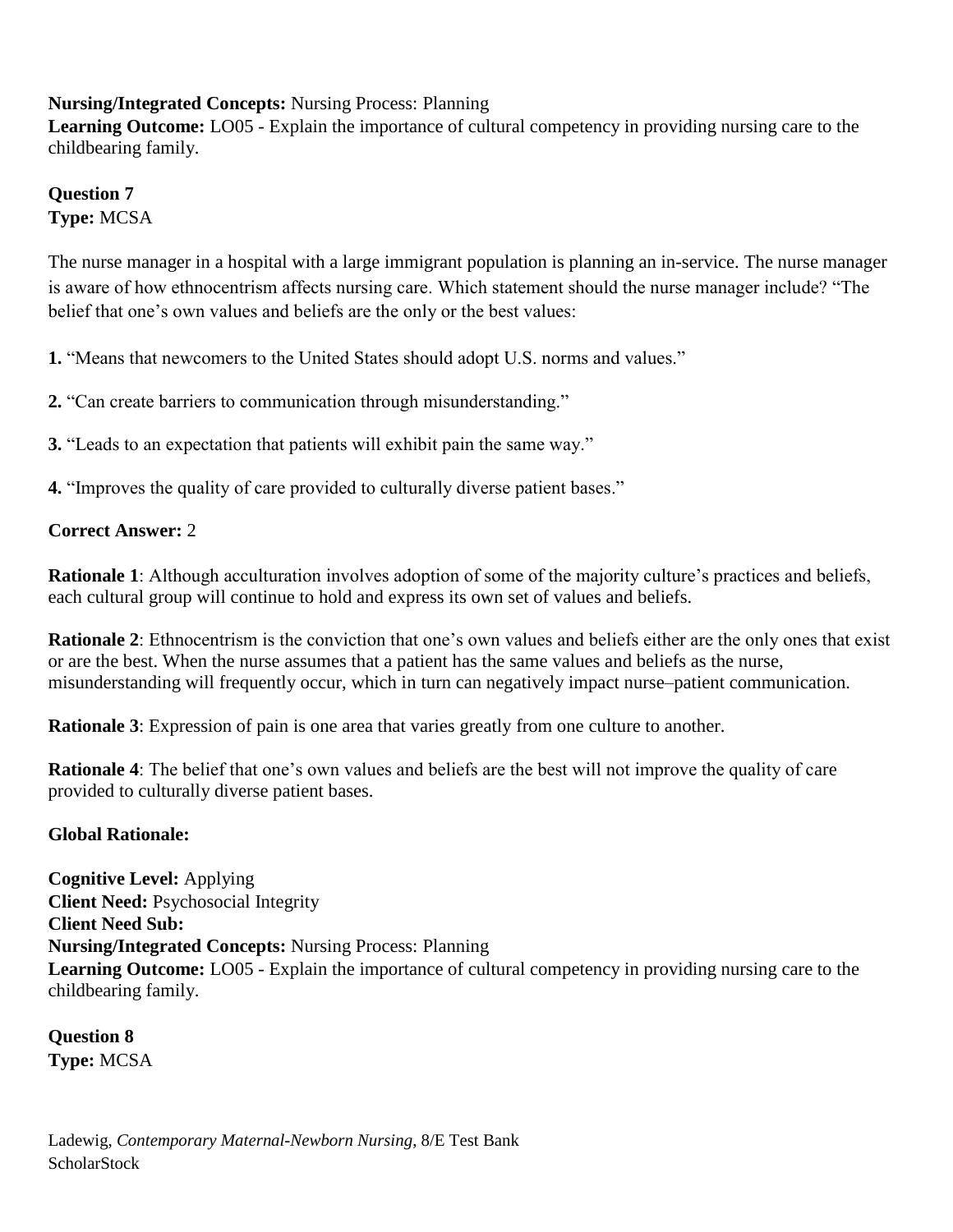When preparing to teach a culturally diverse group of childbearing families about hospital birthing options, in order to be culturally competent, the nurse should:

**1.** Understand that the families have the same values as the nurse.

**2.** Teach the families how childbearing takes place in the United States.

**3.** Insist that the clients answer questions instead of their husbands.

**4.** Learn about the cultural groups that are likely to attend the class.

## **Correct Answer:** 4

**Rationale 1**: Assuming that the families have the same values is ethnocentrism.

**Rationale 2:** Although it is important to explain health care during pregnancy and childbearing, this is not the top priority.

**Rationale 3**: The husband's answering questions might be a cultural norm, and insisting that the patient answer could decrease the family's trust in the healthcare system.

**Rationale 4**: Cultural competence is the development of skills and knowledge necessary to appreciate, understand, and work with individuals from other cultures than the culture of the nurse. Through gaining knowledge of the cultures that are likely to be encountered professionally, the nurse is able to understand the aspects of the patient's culture that might impact how care should best be given to be accepted by the patient.

# **Global Rationale:**

**Cognitive Level:** Applying **Client Need:** Health Promotion and Maintenance **Client Need Sub: Nursing/Integrated Concepts:** Nursing Process: Planning **Learning Outcome:** LO05 - Explain the importance of cultural competency in providing nursing care to the childbearing family.

## **Question 9 Type:** MCSA

The nurse is admitting a Mexican woman scheduled for a cholecystectomy. The nurse uses a cultural assessment tool during the admission. Which question would be most important for the nurse to ask?

**1.** "What other treatments have you used for your abdominal pain?"

**2.** "What is your country of origin; where were you were born?"

**3.** "When you talk to family members, how close do you stand?"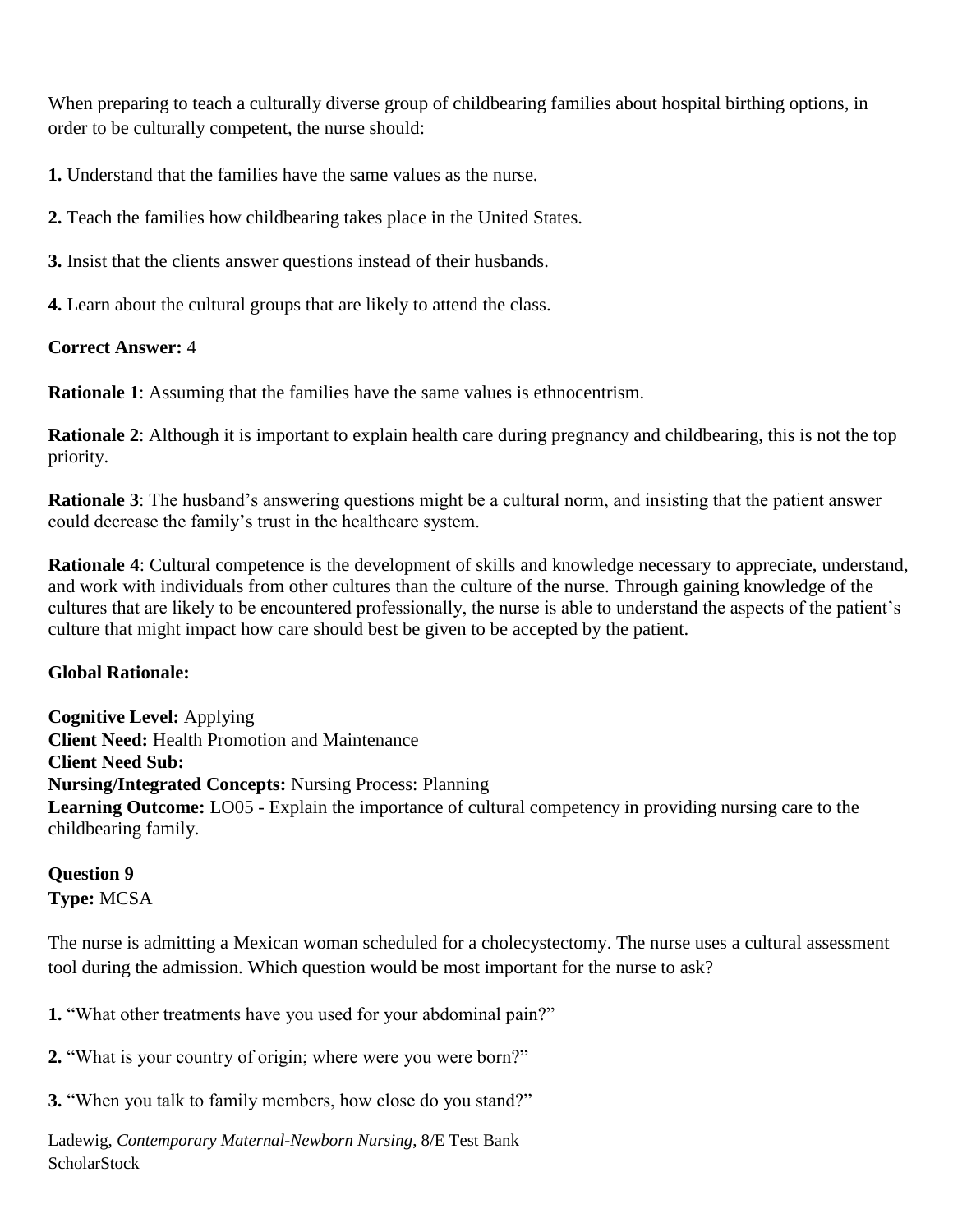**4.** "How would you describe your role within your family?"

## **Correct Answer:** 1

**Rationale 1**: This question is most important because some traditional or folk remedies include the use of herbs. Because some herbs have medication interactions, this physiologic question is imperative to ask.

**Rationale 2**: Although this information is helpful, it is not a physiological issue. Asking about other treatments is a higher priority.

**Rationale 3**: Although understanding the patient's perception of appropriate personal space is helpful, it is not a physiological issue. Asking about other treatments is a higher priority.

**Rationale 4**: Although understanding the patient's family roles is helpful, it is not a physiological issue. Asking about other treatments is a higher priority.

## **Global Rationale:**

**Cognitive Level:** Evaluating **Client Need:** Health Promotion and Maintenance **Client Need Sub: Nursing/Integrated Concepts:** Nursing Process: Planning Learning Outcome: LO06 - Interpret the information collected from a cultural assessment to provide culturally sensitive care.

## **Question 10 Type:** MCSA

The labor and delivery nurse is caring for a laboring patient who has asked for a priest to visit her during labor. The patient's mother died during childbirth, and although there are no complications during the patient's pregnancy, she is fearful of her own death during labor. What is the best response of the nurse?

**1.** "Nothing is going to happen to you. We'll take very good care of you during your birth."

**2.** "Would you like to have an epidural so that you won't feel the pain of the contractions?"

**3.** "The priest won't be able to prevent complications and might get in the way of your providers."

**4.** "Would you like me to contact your parish or our hospital chaplain to come see you?"

### **Correct Answer:** 4

**Rationale 1**: Avoid statements of false reassurance, as there are no guarantees in the outcomes during health care. Using these statements shuts down effective communication, as the patient's concern is downplayed.

**Rationale 2:** The patient's expressed concern is not about pain; it is a fear of death and a desire to see a priest. Address the patient's concerns directly.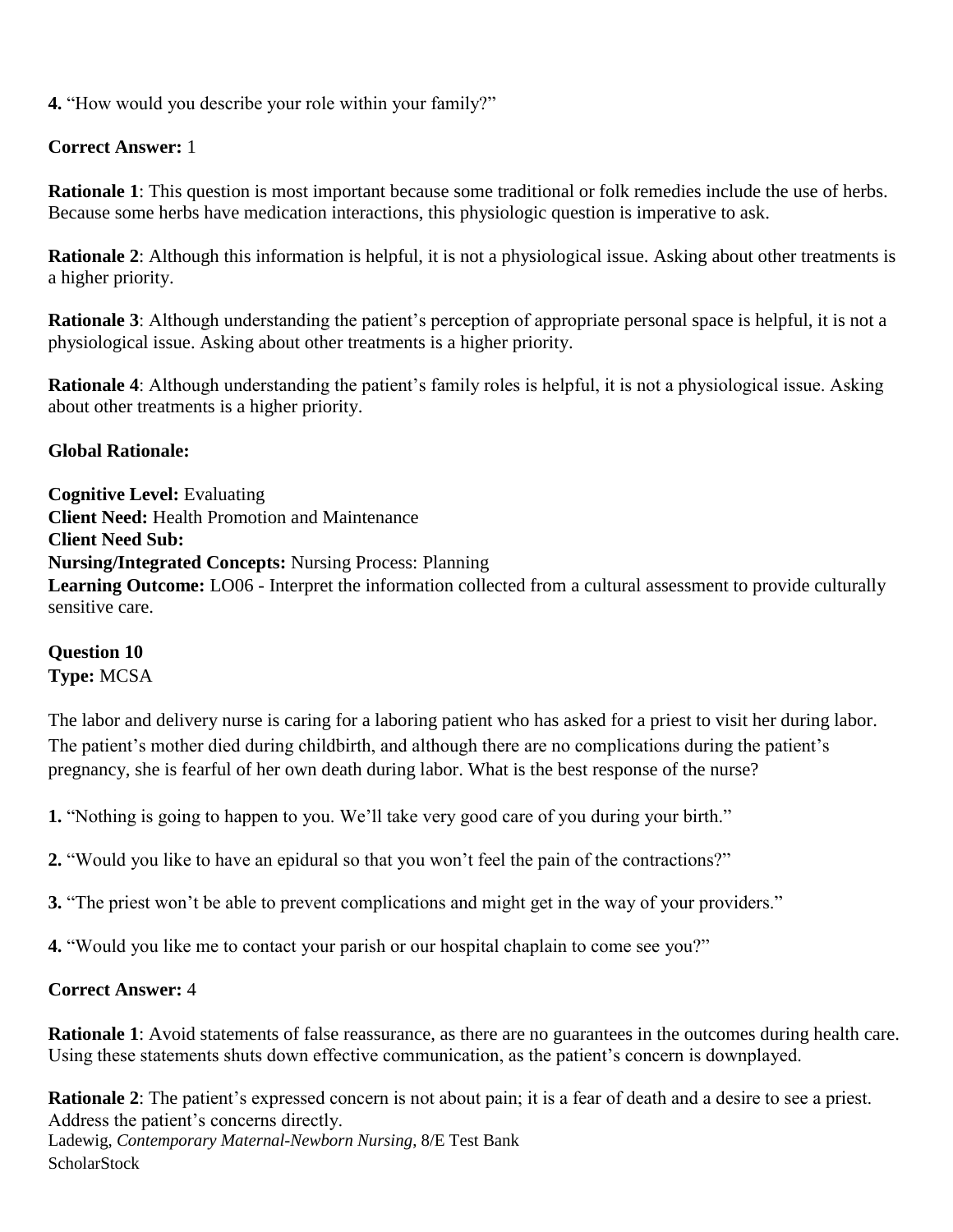**Rationale 3**: Although this statement is true, it is not therapeutic. It downplays the patient's concerns and will shut down effective communication. Address the concerns the patient expresses.

**Rationale 4**: When the patient states she wants to see a priest, the nurse should attempt to make arrangements for this visit to occur in a timely manner. Most hospitals have a chaplaincy department that can provide assistance in obtaining the services of a wide variety of religious leaders. Depending on the day of the week and the time of day, the patient's own home parish church might be able to provide a priest for pastoral care at the bedside.

## **Global Rationale:**

**Cognitive Level:** Evaluating **Client Need:** Psychosocial Integrity **Client Need Sub: Nursing/Integrated Concepts:** Nursing Process: Planning **Learning Outcome: LO07 - Identify ways a nurse might accommodate the religious rituals and practices of the childbearing family.**

## **Question 11 Type:** MCSA

A pregnant patient reports experiencing occasional gastroesophageal reflux. She explains that she relieves her symptoms through acupressure treatments, as well as by taking an over-the-counter medication recommended by her obstetrician. The nurse recognizes acupressure to be a form of:

- **1.** Homeopathy.
- **2.** Alternative therapy.
- **3.** Biofeedback.
- **4.** Complementary therapy.

# **Correct Answer:** 4

**Rationale 1**: Homeopathy entails using diluted amounts of substances that, if ingested in larger amounts, would produce effects similar to the symptoms of the disorder being treated.

**Rationale 2**: Alternative therapy involves the use of a procedure or substance in place of conventional medicine.

**Rationale 3**: Biofeedback control pertains to using the mind to control physiologic responses based on the concept that the mind controls the body.

**Rationale 4**: Complementary therapy incorporates the use of a procedure or product as an adjunct to conventional medical treatment.

### **Global Rationale:**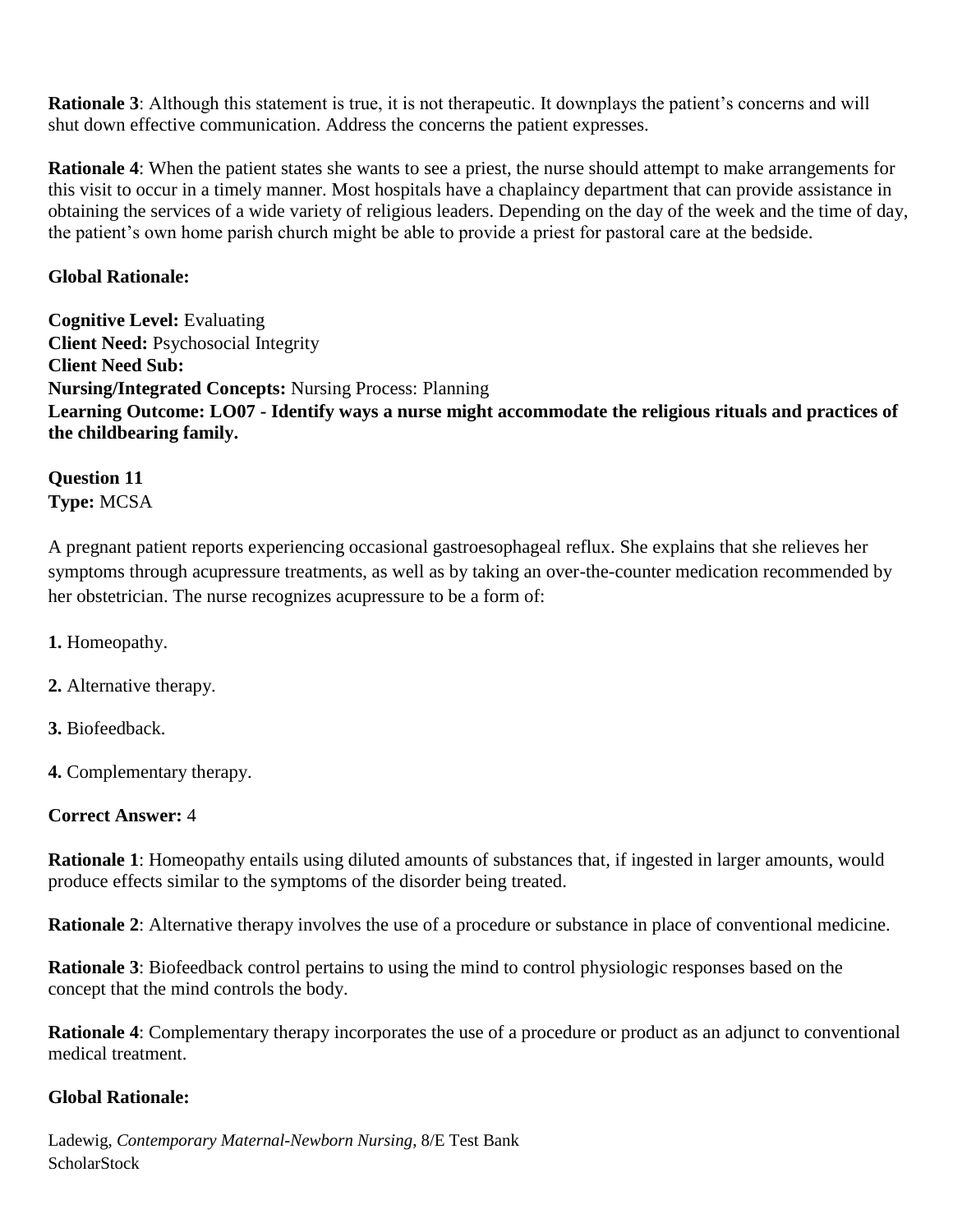**Cognitive Level:** Analyzing **Client Need:** Physiological Integrity **Client Need Sub: Nursing/Integrated Concepts:** Nursing Process: Evaluation **Learning Outcome:** LO08 - Distinguish among complementary and alternative therapies.

**Question 12 Type:** MCSA

A patient reports using "homeopathic remedies" to ease her back pain. In order to more fully explore the patient's use of complementary and alternative medicine (CAM), the nurse should ask:

**1.** "Will you tell me more about the homeopathic remedies you're using?"

**2.** "Are you aware that some complementary and alternative therapies can be dangerous?"

**3.** "Does your physician approve of your use of homeopathic remedies?"

**4.** "Have you prioritized your need for comfort above your concern for your baby's health?"

### **Correct Answer:** 1

**Rationale 1**: The nurse should ask direct, nonjudgmental questions when seeking to gain information about a patient's use of CAM.

**Rationale 2**: While tactful warnings regarding the use of CAM may be appropriate, the nurse should first explore the patient's use of CAM in a nonjudgmental manner.

**Rationale 3**: Patients may be reluctant to discuss their use of CAM with their healthcare providers; the nurse should explore the topic using nonjudgmental language.

**Rationale 4**: Additional information is needed in order to evaluate the patient's use of CAM, and the topic should be approached without use of disparaging comments.

### **Global Rationale:**

**Cognitive Level:** Applying **Client Need:** Health Promotion and Maintenance **Client Need Sub: Nursing/Integrated Concepts:** Nursing Process: Planning **Learning Outcome:** LO08 - Distinguish between complementary and alternative therapies.

**Question 13 Type:** MCSA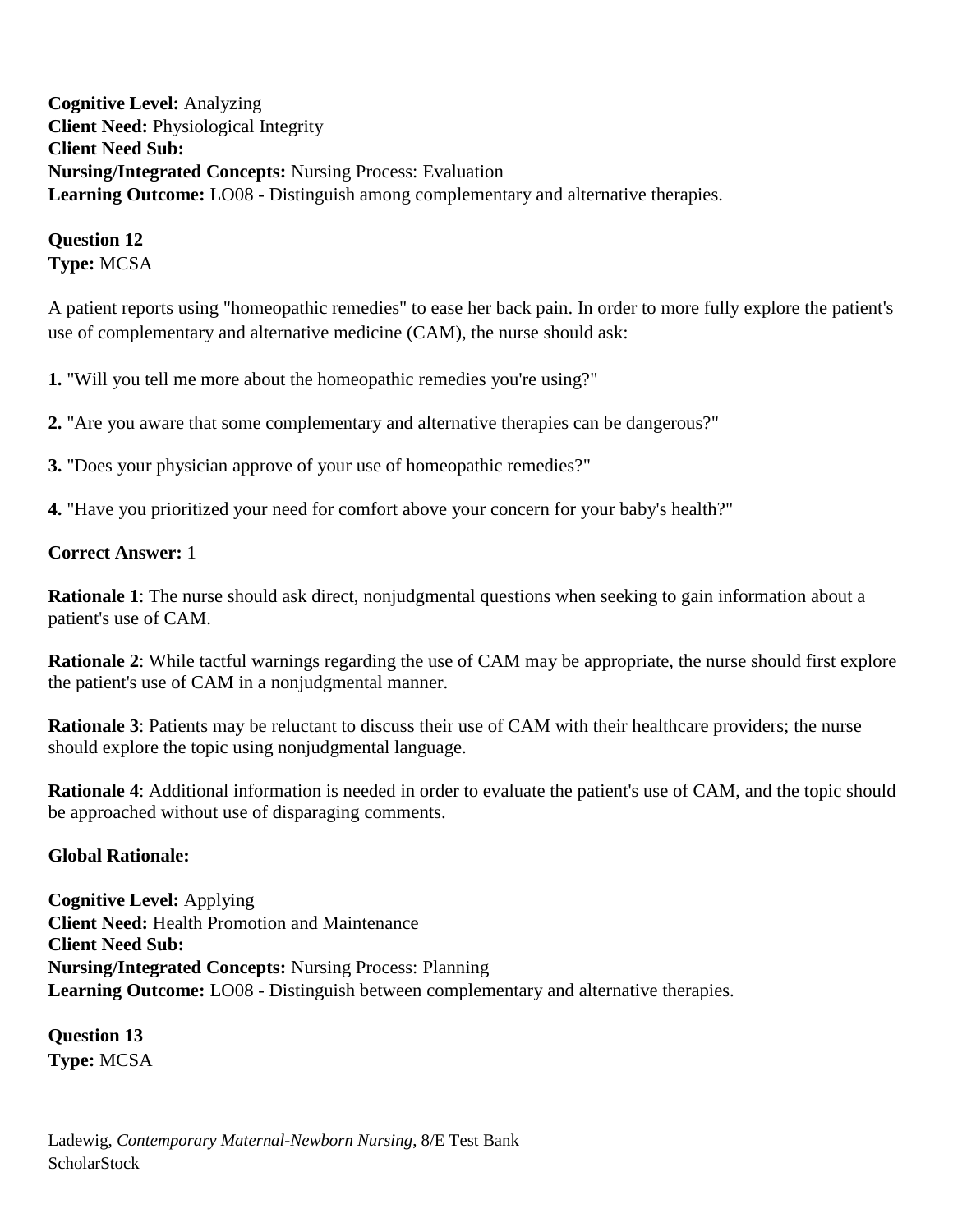The patient pregnant with her first child reports that her husband wants her to visit a homeopath for help with her nausea and vomiting. The patient asks what the nurse's opinion of homeopathy is. The best response by the nurse is:

**1.** "Homeopathy is unproven and potentially dangerous. Avoid using homeopathic remedies."

**2.** "The FDA has approved homeopathic remedies, and practitioners undergo education and certification."

**3.** "I can't give you advice about what alternatives to try. Go online and do some research to get information."

**4.** "Homeopathy is the same as herbal remedies. Some are safe during pregnancy and some are not."

## **Correct Answer:** 2

**Rationale 1**: Homeopathic remedies are not dangerous. Homeopathic remedies are FDA-approved and have been proven to be effective in treating a wide range of chronic and acute illnesses and conditions.

**Rationale 2**: Homeopathic remedies are FDA-approved and have been proven to be effective in treating a wide range of chronic and acute illnesses and conditions.

**Rationale 3**: It is appropriate for the nurse to provide factual information to educate a patient who has asked a question. Not all patients have access to computers, nor do they know how to do an internet search.

**Rationale 4**: Herbalism and homeopathy are not the same. Herbs are available in many stores and preparations; some have been proven to be dangerous during pregnancy. Homeopathy is a system of "like curing like," in which the symptom being treated would be a symptom of taking too much of the substance in a non-homeopathic form.

### **Global Rationale:**

**Cognitive Level:** Evaluating **Client Need:** Health Promotion and Maintenance **Client Need Sub: Nursing/Integrated Concepts:** Nursing Process: Implementation **Learning Outcome:** LO09 - Describe the benefits and risks of the various complementary and alternative therapies to the childbearing family.

# **Question 14 Type:** MCMA

Complementary and alternative therapies have many benefits for the childbearing family and others. However, many of these remedies have associated risks. Which of the following situations would be considered risks?

# **Standard Text:** Select all that apply.

**1.** Getting a massage from a licensed massage therapist for back pain, prescribed by the primary caregiver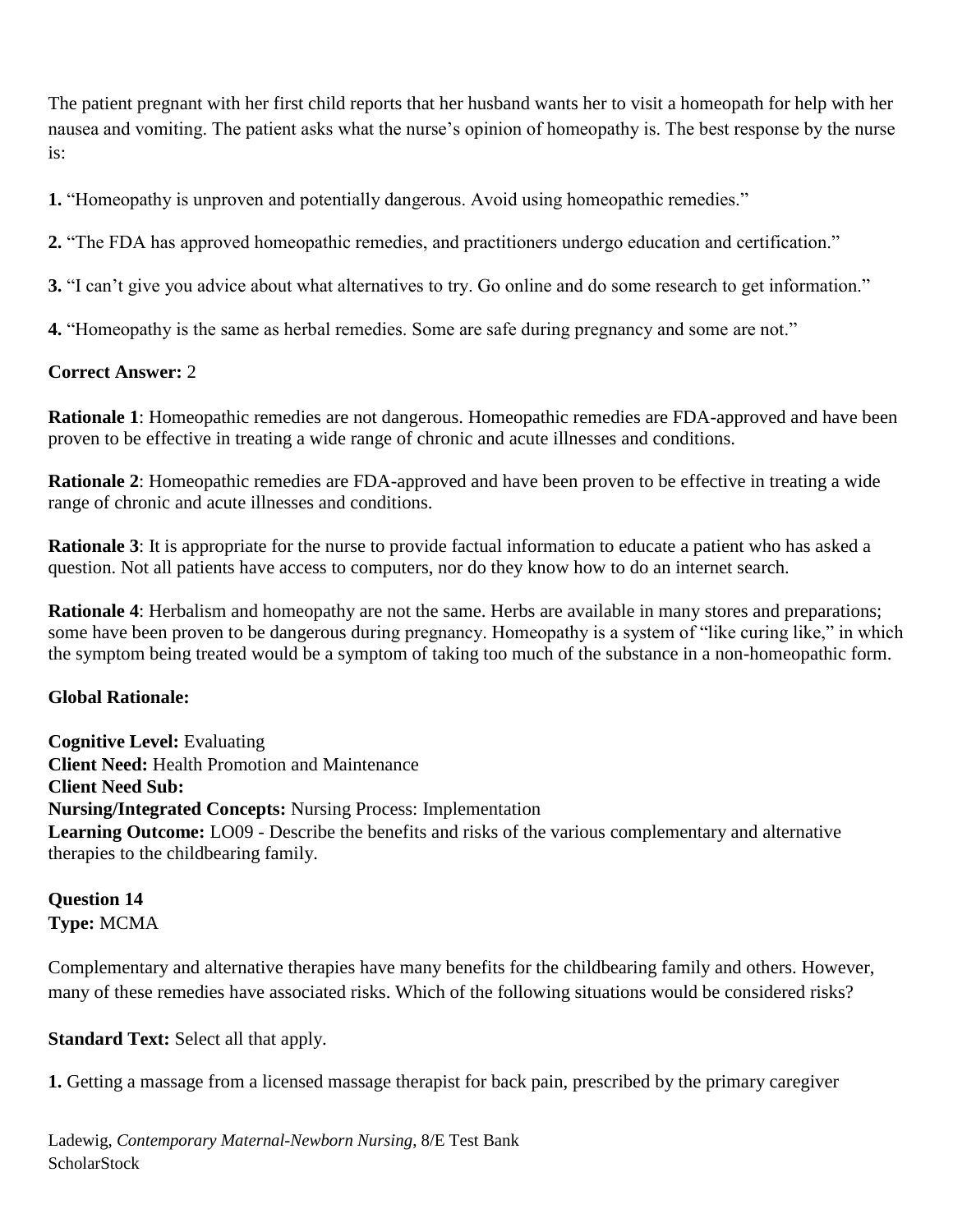**2.** Trying out a homeopathic medicine from a friend to reduce swelling in the legs

**3.** Getting a chiropractic treatment for low back pain due to discomforts of pregnancy without telling the primary health care provider

**4.** Taking an herbal preparation suggested by a health food store worker for treatment of leg pain

**5.** Joining a group that practices tai chi weekly to help with physical fitness and movement

## **Correct Answer:** 2,3,4

**Rationale 1**: Getting a massage from a licensed massage therapist for back pain, prescribed by the primary caregiver, is a perfectly good use of complementary therapies.

**Rationale 2**: Trying out a homeopathic medicine from a friend to reduce swelling in your legs is a risk factor when considering these therapies. Lack of standardization, lack of regulation and research to substantiate their safety and effectiveness, and inadequate training and certification of some healers make some therapies risky.

**Rationale 3**: Getting a chiropractic treatment for low back pain due to discomforts of pregnancy without telling the primary health care provider is a risk factor when considering these therapies. Lack of standardization, lack of regulation and research to substantiate their safety and effectiveness, and inadequate training and certification of some healers make some therapies risky.

**Rationale 4**: Taking an herbal preparation suggested by a health food store worker for treatment of leg pain is a risk factor when considering these therapies. Lack of standardization, lack of regulation and research to substantiate their safety and effectiveness, and inadequate training and certification of some healers make some therapies risky.

**Rationale 5**: Joining a group that practices tai chi weekly to help with physical fitness and movement is a perfectly good use of complementary therapies.

# **Global Rationale:**

**Cognitive Level:** Evaluating **Client Need:** Safe Effective Care Environment **Client Need Sub:** Management of Care **Nursing/Integrated Concepts:** Nursing Process: Evaluation **Learning Outcome:** LO09 - Describe the benefits and risks of the various complementary and alternative therapies to the childbearing family.

# **Question 15 Type:** MCSA

The labor and delivery unit nurse manager is incorporating complementary and alternative therapies into the unit's policies and procedures. Which statement should the nurse manager include during an in-service educational presentation for the nursing staff?